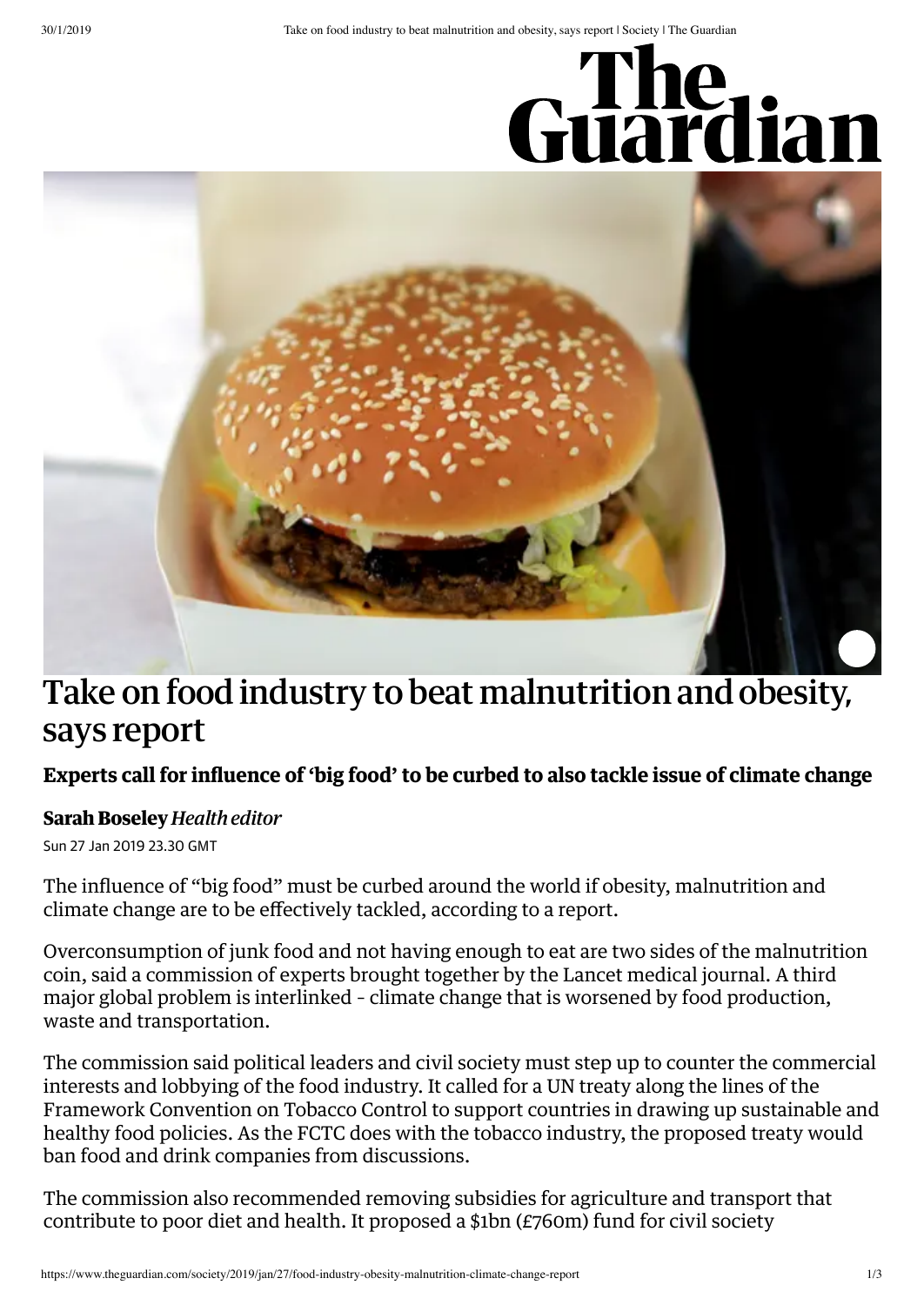organisations that want to take on the food industry and press for sugar taxes and other measures to improve diets and counter obesity.

The experts cited the work of the Mexican NGO El Poder Del Consumidor, which successfully fought for taxes on soft [drinks](https://www.theguardian.com/society/2017/feb/22/mexico-sugar-tax-lower-consumption-second-year-running), funded by Bloomberg Philanthropies.

The food and drink industry has enormous power and the money to exert pressure on governments, said Tim Lobstein of the World [Obesity](https://www.theguardian.com/society/obesity) Federation, one of the commissioners. In the US Congress, he pointed out, there are 294 lobbyists from food and drink companies, more than from either the tobacco or alcohol industries.

"Of that, two-thirds are former Congress staff, so they know what they are doing. That level of lobbying is devoted to preserving the status quo. It is a major barrier to change and must be challenged," he said.

In the US and Australia, food industry pressure succeeded in keeping sustainability out of national dietary guidelines, the commission said. In the US, [subsidies](https://www.theguardian.com/environment/climate-consensus-97-per-cent/2017/aug/07/fossil-fuel-subsidies-are-a-staggering-5-tn-per-year) for fossil fuels keep petrol prices artificially low, encouraging car use rather than cycling, walking or taking public transport.

No country has succeeded in reversing its obesity epidemic, said the experts, who argued a broader attack is needed.

Prof Boyd Swinburn of the University of Auckland, the co-chair of the commission, said: "Until now, undernutrition and obesity have been seen as polar opposites of either too few or too many calories.

"In reality, they are both driven by the same unhealthy, inequitable food systems, underpinned by the same political economy that is single-focused on economic growth and ignores the negative health and equity outcomes.

"Climate change has the same story of profits and power ignoring the environmental damage caused by current food systems, transportation, urban design and land use."

Echoing the ["planetary](https://www.theguardian.com/environment/2019/jan/16/new-plant-focused-diet-would-transform-planets-future-say-scientists) health diet" devised by a commission convened by the Lancet and the Eat Forum NGO, the obesity commission said there could be extensive benefits to the planet if people ate less red [meat.](https://www.theguardian.com/environment/2018/dec/21/lifestyle-change-eat-less-meat-climate-change)

As an example of the interconnection of obesity, malnutrition and climate change, the experts said reducing red meat consumption through taxes, redirected subsidies, health and environmental labelling, and social marketing would lead to healthier diets, prevention of cancer and obesity, more land for efficient, sustainable agriculture, opportunities to reduce undernutrition, and lower [greenhouse](https://www.theguardian.com/environment/2018/may/31/avoiding-meat-and-dairy-is-single-biggest-way-to-reduce-your-impact-on-earth) gas emissions from agriculture.

Sustainable food production is rising, said Lobstein. Changing the practices of large food companies, however, will not happen quickly.

Making the industry pay for plastic pollution could be one way to bring about change. From a survey by Ocean Conservancy, he calculated that 70% of the 10 most common types of plastic waste in seas is from food and drink. [Food](https://www.theguardian.com/food) wrappers, plastic bottles, bottle tops and grocery bags are in the top five items found, after cigarette butts.

"All these things are interrelated," Lobstein said. "There are compounds in plastics that are endocrine disruptors, which may be contributing to obesity. If plastics in the food chain are